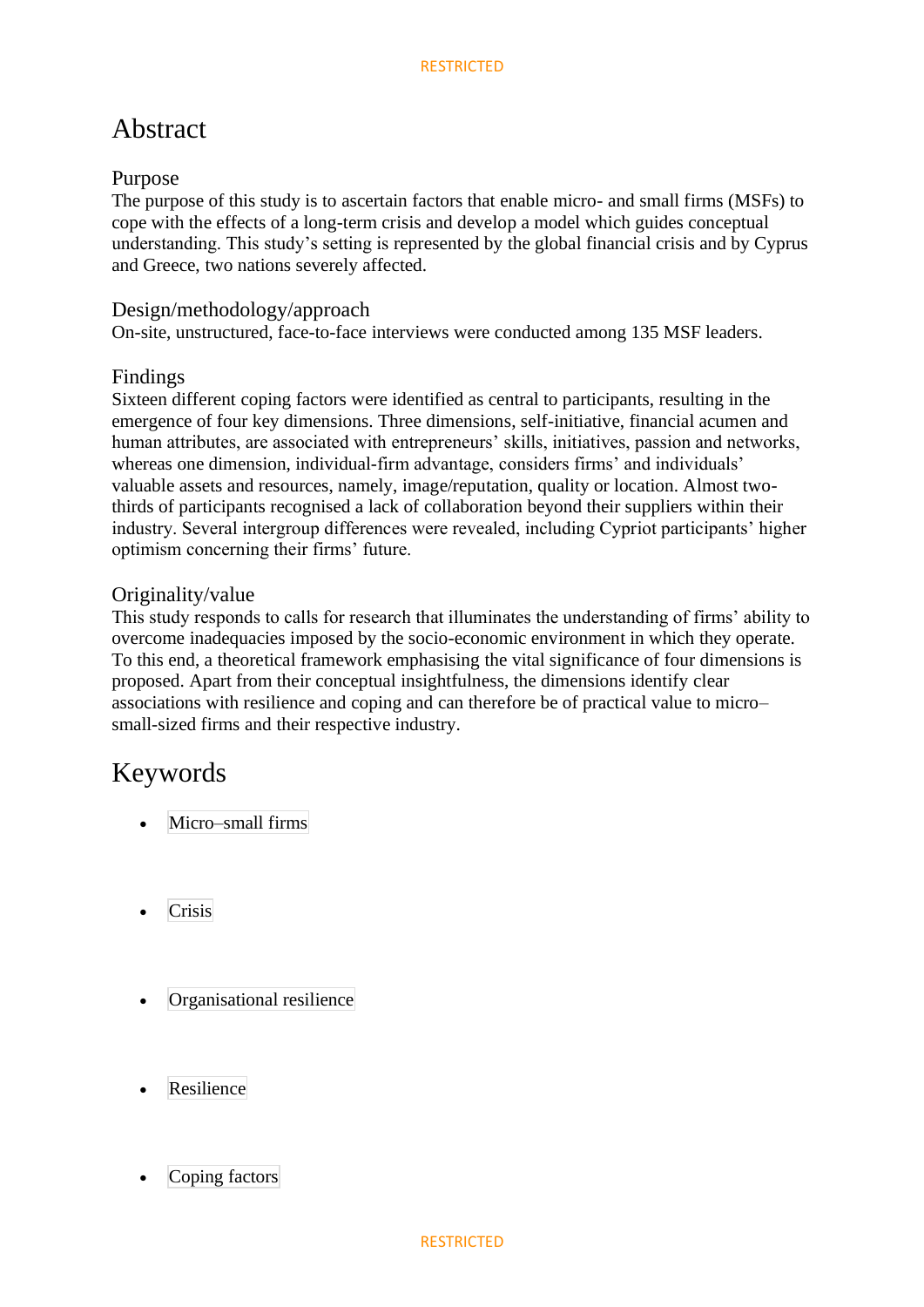### **Citation**

[Sakellarios, N.,](https://www.emerald.com/insight/search?q=Nikolaos%20Sakellarios) [Duarte Alonso, A.,](https://www.emerald.com/insight/search?q=Abel%20Duarte%20Alonso) [Kok, S.K.,](https://www.emerald.com/insight/search?q=Seng%20Kiat%20Kok) [O'Brien, S.,](https://www.emerald.com/insight/search?q=Seamus%20O%E2%80%99Brien) [Fillis, I.](https://www.emerald.com/insight/search?q=Ian%20Fillis) and [Vu, O.T.K.](https://www.emerald.com/insight/search?q=Oanh%20Thi%20Kim%20Vu) (2022), "Resilience and coping with a long-term crisis: the cases of Cypriot and Greek micro and small firms", *[European Business Review](https://www.emerald.com/insight/publication/issn/0955-534X)*, Vol. ahead-of-print No. ahead-ofprint. <https://doi.org/10.1108/EBR-05-2021-0108> Download as RIS

## Publisher

:

Emerald Publishing Limited Copyright © 2022, Emerald Publishing Limited

## Introduction

Micro- and small firms (MSFs) play a fundamental role in many economies. From a numerical perspective, in the European Union (EU), for instance, MSFs account for 99% of all businesses [\(European Commission, 2019a\)](https://www.emerald.com/insight/content/doi/10.1108/EBR-05-2021-0108/full/html#ref015). Among other indicators, EU firms can be defined by their number of employees and annual revenue [\(European Commission,](https://www.emerald.com/insight/content/doi/10.1108/EBR-05-2021-0108/full/html#ref016)  [2019b\)](https://www.emerald.com/insight/content/doi/10.1108/EBR-05-2021-0108/full/html#ref016). Using the first indicator, micro-firms employ less than 10 employees and small firms between 10 and 49 [\(European Commission, 2019b\)](https://www.emerald.com/insight/content/doi/10.1108/EBR-05-2021-0108/full/html#ref016). Also, within the EU, MSFs make substantial socio-economic contributions to their communities, providing more than 100 million jobs, adding value to their respective economies, and also accounting for over 50% of the EU's gross domestic product [\(European Commission, 2019a\)](https://www.emerald.com/insight/content/doi/10.1108/EBR-05-2021-0108/full/html#ref015).

While their significance is undisputable, when crises strike, smaller firms can be severely affected [\(Eggers, 2020;](https://www.emerald.com/insight/content/doi/10.1108/EBR-05-2021-0108/full/html#ref013) [Kottika](https://www.emerald.com/insight/content/doi/10.1108/EBR-05-2021-0108/full/html#ref030) *et al.*, 2020). One distinctive challenge that smaller firms have to confront is their lack of resources, preventing them from planning, responding or recovering from a crisis [\(Runyan, 2006\)](https://www.emerald.com/insight/content/doi/10.1108/EBR-05-2021-0108/full/html#ref049). Research conducted among small and medium enterprises (SMEs) reveals that, apart from financial shortcomings, firms' limited human, technological and managerial capabilities are key hurdles in their recovery during economic crises [\(Bourletidis and Triantafyllopoulos, 2014;](https://www.emerald.com/insight/content/doi/10.1108/EBR-05-2021-0108/full/html#ref004) [Chu and Siu, 2001;](https://www.emerald.com/insight/content/doi/10.1108/EBR-05-2021-0108/full/html#ref008) [Giannacourou](https://www.emerald.com/insight/content/doi/10.1108/EBR-05-2021-0108/full/html#ref022) *et al.*, [2015\)](https://www.emerald.com/insight/content/doi/10.1108/EBR-05-2021-0108/full/html#ref022).

This study is primarily concerned with MSFs operating in Cyprus and Greece, two countries that experienced the full impact of the financial crisis, including harsh austerity measures [\(Nikolaou and Loizou, 2015;](https://www.emerald.com/insight/content/doi/10.1108/EBR-05-2021-0108/full/html#ref039) [Papagiannis, 2018;](https://www.emerald.com/insight/content/doi/10.1108/EBR-05-2021-0108/full/html#ref043) [Rapanos and Kaplanoglou, 2014\)](https://www.emerald.com/insight/content/doi/10.1108/EBR-05-2021-0108/full/html#ref048). Having experienced a series of financial bailouts, Greece's case has drawn the interest of many researchers [\(Doudaki](https://www.emerald.com/insight/content/doi/10.1108/EBR-05-2021-0108/full/html#ref012) *et al.*, 2016; [European Council, 2019;](https://www.emerald.com/insight/content/doi/10.1108/EBR-05-2021-0108/full/html#ref018) [Gibson](https://www.emerald.com/insight/content/doi/10.1108/EBR-05-2021-0108/full/html#ref024) *et al.*, 2012; [Koutsoukis](https://www.emerald.com/insight/content/doi/10.1108/EBR-05-2021-0108/full/html#ref031)  [and Roukanas, 2011;](https://www.emerald.com/insight/content/doi/10.1108/EBR-05-2021-0108/full/html#ref031) [Mitsakis, 2014;](https://www.emerald.com/insight/content/doi/10.1108/EBR-05-2021-0108/full/html#ref037) [Tsilika](https://www.emerald.com/insight/content/doi/10.1108/EBR-05-2021-0108/full/html#ref060) *et al.*, 2020). While Greece's crisis was fundamentally because of fiscal imbalances, Cyprus's private sector debt, partly because of exposures of key Cypriot banks in the Greek business environment, was a fundamental culprit [\(Giannakopoulos](https://www.emerald.com/insight/content/doi/10.1108/EBR-05-2021-0108/full/html#ref023) *et al.*, 2014; [Rapanos and Kaplanoglou, 2014\)](https://www.emerald.com/insight/content/doi/10.1108/EBR-05-2021-0108/full/html#ref048). Further, before the full-blown crisis, Cyprus was experiencing a credit boom and a property bubble (Clerides and [Stephanou, 2009\)](https://www.emerald.com/insight/content/doi/10.1108/EBR-05-2021-0108/full/html#ref009), which further combined for the subsequent drastic worsening of its economic situation. The resulting predicament forced Cyprus's government to request financial assistance [\(Rapanos and Kaplanoglou, 2014\)](https://www.emerald.com/insight/content/doi/10.1108/EBR-05-2021-0108/full/html#ref048). As a direct result of the crisis, both countries' economies deteriorated, and high levels of unemployment and losses in gross domestic product unparalleled in recent decades ensued [\(Rapanos and Kaplanoglou, 2014\)](https://www.emerald.com/insight/content/doi/10.1108/EBR-05-2021-0108/full/html#ref048).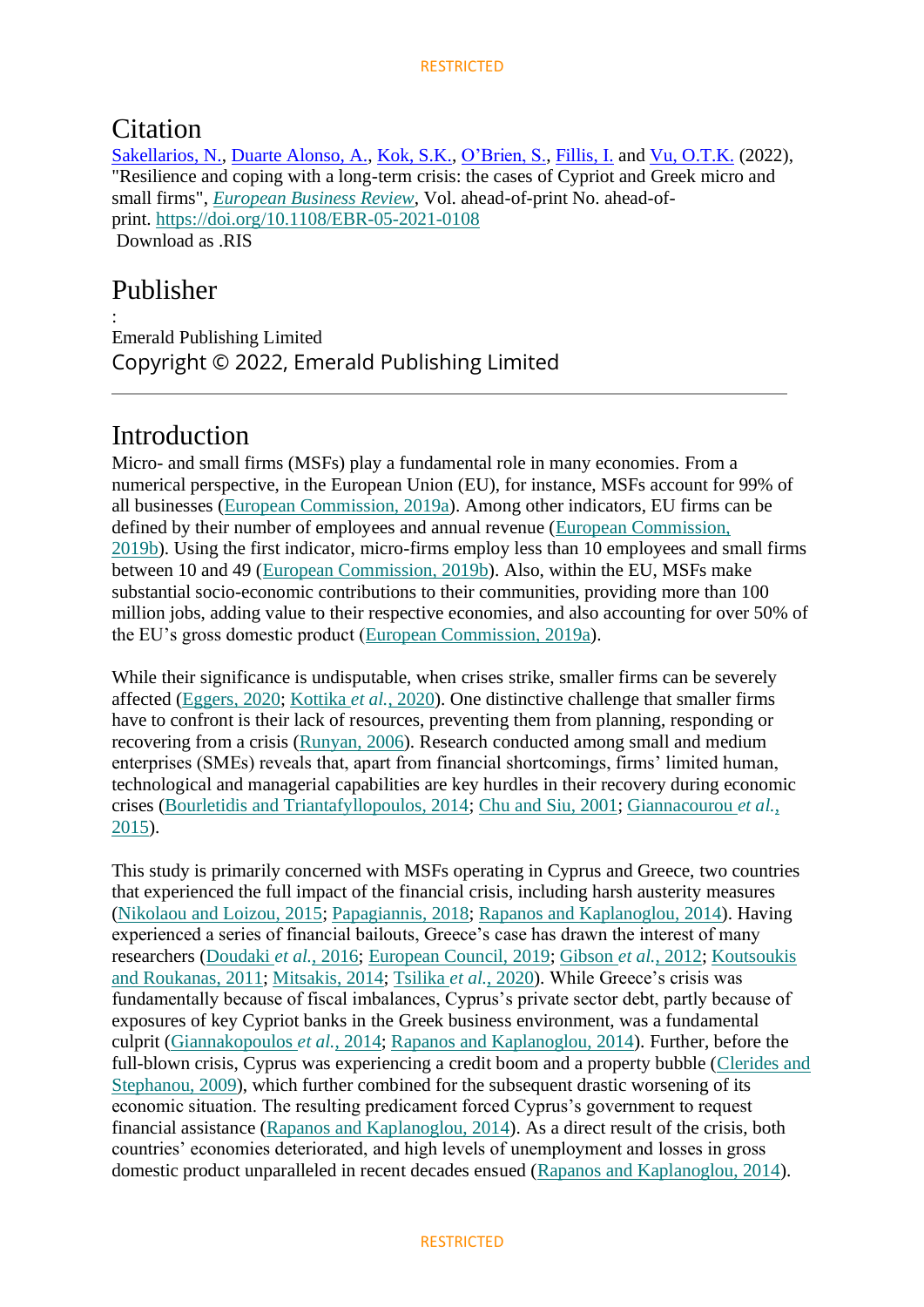Apart from cultural closeness and geographic proximity, Cyprus and Greece share strong economic ties and are reciprocally the main destinations of their respective exports [\(OECD,](https://www.emerald.com/insight/content/doi/10.1108/EBR-05-2021-0108/full/html#ref041) [2018a, 2018b\)](https://www.emerald.com/insight/content/doi/10.1108/EBR-05-2021-0108/full/html#ref042). More related to the present research, Cyprus and Greece have a significant percentage of MSFs. Indeed, among all EU member states, Greece leads in microbusinesses, with these representing over 97% of all existing businesses, compared to Cyprus's 93%. Small firms, on the other hand, constitute a much modest share, or 6.1% in the case of Cyprus and 2.3% in Greece [\(European Commission, 2019c\)](https://www.emerald.com/insight/content/doi/10.1108/EBR-05-2021-0108/full/html#ref017).

In spite of the complexities of operating in challenging socio-economic environments, only a few studies have investigated how communities, organisations or individuals "respond to disruptive events or contextual changes and transform resources into action" [\(Doern](https://www.emerald.com/insight/content/doi/10.1108/EBR-05-2021-0108/full/html#ref011) *et al.*, [2019,](https://www.emerald.com/insight/content/doi/10.1108/EBR-05-2021-0108/full/html#ref011) p. 403). This gap is especially pronounced among small businesses, where research is needed to illuminate aspects associated with how both businesses and entrepreneurs "learn from crisis events, manage barriers to learning and/or incorporate change management" (Doern *et al.*[, 2019,](https://www.emerald.com/insight/content/doi/10.1108/EBR-05-2021-0108/full/html#ref011) p. 408). Moreover, [Tsilika](https://www.emerald.com/insight/content/doi/10.1108/EBR-05-2021-0108/full/html#ref060) *et al.* (2020) make a case for advancing the "understanding of SMEs' capacity to overcome deficiencies externally imposed by the socioeconomic environment" (p. 636).

Against this background, where there is an imperative need for small business operators to find, understand and exploit ways to successfully adapt and thrive in times of crises and to fill an extant research gap in this field, the present study has two core objectives. Firstly, the study empirically examines coping factors enabling MSFs' survival, in this case, in the aftermath of the 2007–2008 financial crisis. In this context, the study will ascertain the key factors enabling firms to cope with the effects of the crisis. This research will make both an empirical and conceptual contribution, thereby also responding to the need for increased scholarly based knowledge on small firms in the above dimensions [\(Doern](https://www.emerald.com/insight/content/doi/10.1108/EBR-05-2021-0108/full/html#ref011) *et al.*, [2019;](https://www.emerald.com/insight/content/doi/10.1108/EBR-05-2021-0108/full/html#ref011) [Tsilika](https://www.emerald.com/insight/content/doi/10.1108/EBR-05-2021-0108/full/html#ref060) *et al.*, 2020).

Furthermore, the study will identify the extent to which collaboration between firms is sought as part of building resilience and entrepreneurs' perceptions of the future of their firms. This line of research could reveal aspects and insights with practical value for firms operating in similar dire conditions. The resulting findings could also inform representatives of national and regional industry associations and governments in the planning and execution of measures and steps to support this extremely important group of businesses.

Secondly, in gathering the viewpoints of key industry stakeholders, predominantly owners of MSFs, the study seeks to build theoretical knowledge that provides useful pathways to understand how best to cope with a long-term crisis. To inform this process, the study will consider the conceptual foundation of coping theory and organisational resilience. Furthermore, the inductive approach undertaken will result in the development of a framework, with emerging insights and related implications for theory and practice.

The article's structure is presented as follows. Firstly, the literature review highlights the extant research on organisational resilience and coping theory; in both cases, knowledge gaps are identified. Secondly, the methodology section presents various steps in the development of the research, including sampling, criteria for participant recruitment and analysis. Thirdly, the Results and discussion section addresses the various research questions under examination. Fourthly, the Conclusions section summarises the study, discusses theoretical and practical implications, identifies limitations and suggests future research avenues.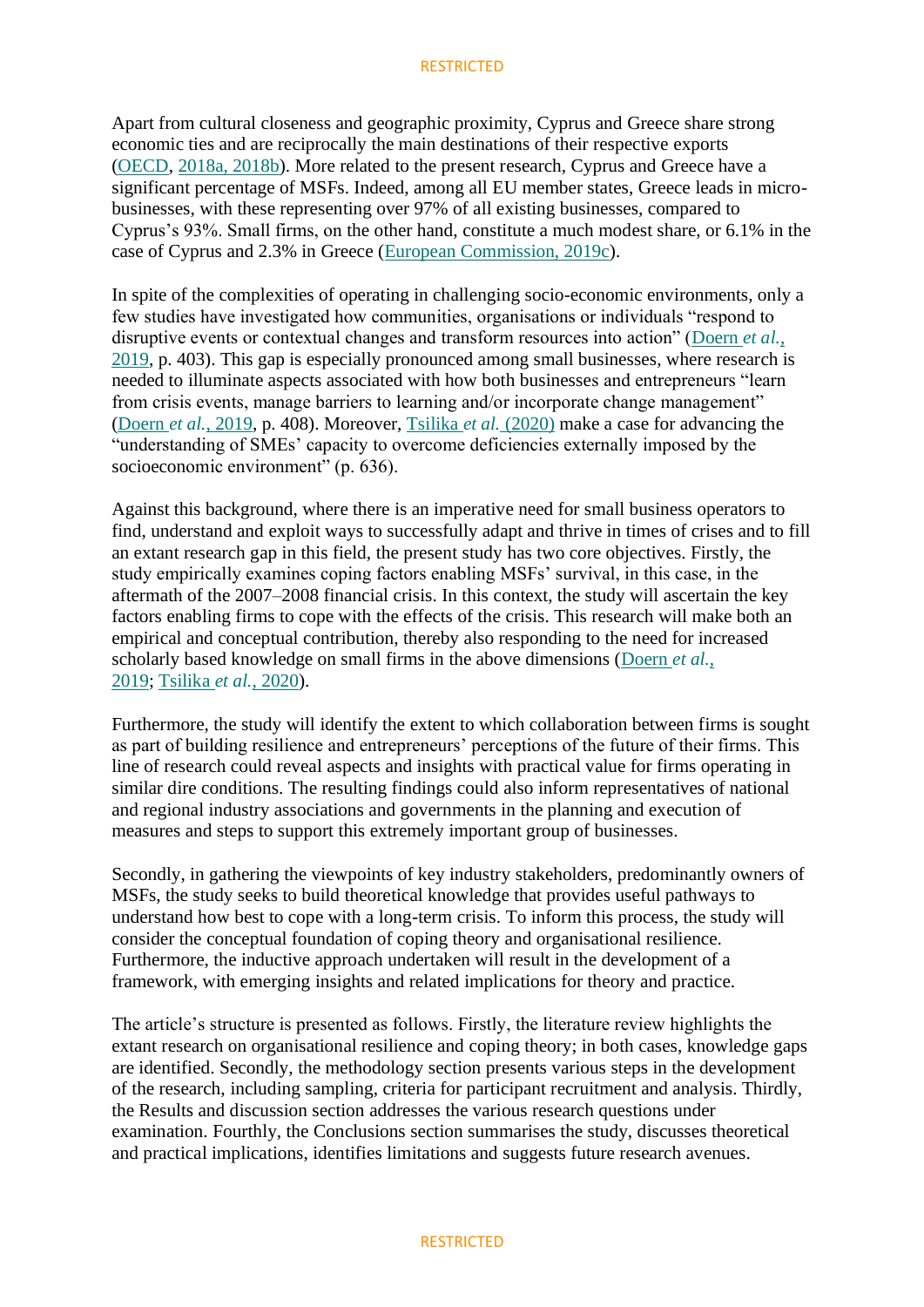### Literature review

### Organisational resilience

This study aligns with contemporary research that emphasises the significance of organisational resilience as a crucial element providing support and cushioning to firms experiencing severe crises [\(Crichton](https://www.emerald.com/insight/content/doi/10.1108/EBR-05-2021-0108/full/html#ref010) *et al.*, 2009; [Herbane, 2019;](https://www.emerald.com/insight/content/doi/10.1108/EBR-05-2021-0108/full/html#ref026) [Prayag](https://www.emerald.com/insight/content/doi/10.1108/EBR-05-2021-0108/full/html#ref047) *et al.*, [2020;](https://www.emerald.com/insight/content/doi/10.1108/EBR-05-2021-0108/full/html#ref047) [Seville](https://www.emerald.com/insight/content/doi/10.1108/EBR-05-2021-0108/full/html#ref052) *et al.*, 2008; [Sobaih](https://www.emerald.com/insight/content/doi/10.1108/EBR-05-2021-0108/full/html#ref055) *et al.*, 2021; [Sullivan-Taylor and Branicki,](https://www.emerald.com/insight/content/doi/10.1108/EBR-05-2021-0108/full/html#ref057)  [2011\)](https://www.emerald.com/insight/content/doi/10.1108/EBR-05-2021-0108/full/html#ref057). Consequently, conceptual principles of this domain will be discussed.

According to Seville *et al.* [\(2015\),](https://www.emerald.com/insight/content/doi/10.1108/EBR-05-2021-0108/full/html#ref053) the ability of business organisations to deal with volatility is a fundamental strategic competency and at the same time a cornerstone to their competitiveness. Moreover, a fundamental issue that concerns both decision makers and their organisations is how they can manage risk and maintain their growth during crises [\(Chen](https://www.emerald.com/insight/content/doi/10.1108/EBR-05-2021-0108/full/html#ref007) *et al.*[, 2021\)](https://www.emerald.com/insight/content/doi/10.1108/EBR-05-2021-0108/full/html#ref007). Resilience in this context is more than managing or minimising the effects of crises or disasters; it is about developing much-needed agility "to adapt to unexpected challenges […] and the capacity to seize opportunity from adversity" [\(Seville](https://www.emerald.com/insight/content/doi/10.1108/EBR-05-2021-0108/full/html#ref053) *et al.*, 2015, p. 6). Definitions of resilience abound; for instance, it has been referred to as "the maintenance of positive adjustment under challenging conditions" [\(Sutcliffe and Vogus, 2003,](https://www.emerald.com/insight/content/doi/10.1108/EBR-05-2021-0108/full/html#ref058) p. 95) in ways that an organisation can emerge from these more resourceful and strengthened [\(Vogus](https://www.emerald.com/insight/content/doi/10.1108/EBR-05-2021-0108/full/html#ref061)  [and Sutcliffe, 2007\)](https://www.emerald.com/insight/content/doi/10.1108/EBR-05-2021-0108/full/html#ref061). Extending from these premises, organisational resilience ensues when specific competencies are enhanced [\(Sutcliffe and Vogus, 2003\)](https://www.emerald.com/insight/content/doi/10.1108/EBR-05-2021-0108/full/html#ref058). These competencies include processes that encourage mindfulness and improve capabilities to deploy and recombine resources in novel ways [\(Sutcliffe and Vogus, 2003\)](https://www.emerald.com/insight/content/doi/10.1108/EBR-05-2021-0108/full/html#ref058). Thus, in a business setting, resilience is found through both organisational and individual responses to discontinuities and turbulence [\(Burnard and Bhamra, 2011\)](https://www.emerald.com/insight/content/doi/10.1108/EBR-05-2021-0108/full/html#ref006). Therefore, resilience has significant relevance in the field of entrepreneurship [\(Korber and McNaughton, 2018\)](https://www.emerald.com/insight/content/doi/10.1108/EBR-05-2021-0108/full/html#ref029).

[Nilakant](https://www.emerald.com/insight/content/doi/10.1108/EBR-05-2021-0108/full/html#ref040) *et al.* (2014) perceive two dimensions explicating resilience. The first, planned resilience (PR), entails using pre-determined, existing capabilities and planning that together illustrate risk management and business continuity and are mainly part of pre-disaster activities [\(Nilakant](https://www.emerald.com/insight/content/doi/10.1108/EBR-05-2021-0108/full/html#ref040) *et al.*, 2014). Drawing on the work of Lee *et al.* [\(2013\),](https://www.emerald.com/insight/content/doi/10.1108/EBR-05-2021-0108/full/html#ref034) [Nilakant](https://www.emerald.com/insight/content/doi/10.1108/EBR-05-2021-0108/full/html#ref040) *et al.* [\(2014\)](https://www.emerald.com/insight/content/doi/10.1108/EBR-05-2021-0108/full/html#ref040) posit that the second dimension, adaptive resilience (AR), is revealed in postdisaster stages, notably, as organisations acquire new capabilities that emerge through dynamic responses to unplanned situations.

More recently, Chen *et al.*['s \(2021\)](https://www.emerald.com/insight/content/doi/10.1108/EBR-05-2021-0108/full/html#ref007) discussion of resilience among model companies identified five dimensions, each demonstrated through the following results:

- 1. capital: organisations' debt service;
- 2. strategic: product features;
- 3. cultural: community sense;
- 4. relationship: relationship enhancement; and
- 5. learning: organisations' learning ability.

Chen *et al.* [\(2021\)](https://www.emerald.com/insight/content/doi/10.1108/EBR-05-2021-0108/full/html#ref007) recognise two key limitations in the extant academic research. The first limitation is the missing unified scholarly view concerning the examination of organisational resilience, whereas the second is the limited number of in-depth assessments of the dimensions related to this construct.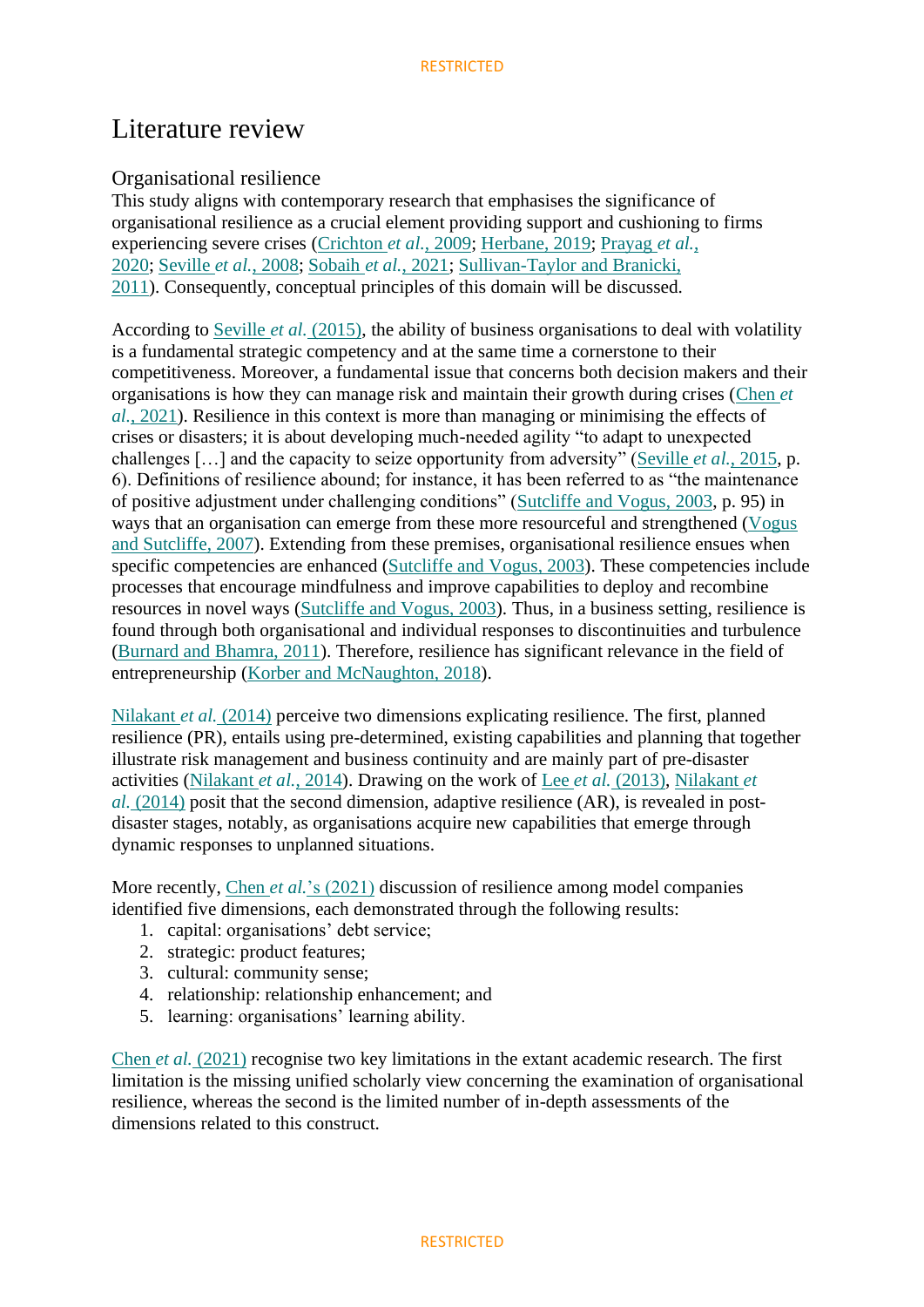In the field of SME research, Herbane (2019) explains that while resilience is associated with adaptation, recovery and res[ponse to an unexp](https://www.emerald.com/insight/content/doi/10.1108/EBR-05-2021-0108/full/html#ref026)ected shock, organisational resilience provides "an explanation for longer term strategic renewal in SMEs" (p. 479). Some authors have made important inroads in the conceptual development of resilience, including in SME research. In reviewing the pertinent literature, [Burnard and Bhamra \(2011\)](https://www.emerald.com/insight/content/doi/10.1108/EBR-05-2021-0108/full/html#ref006) developed a "resilient response framework". Departing from the event and threat to a business, the framework suggests a critical period, where detection, activation and enhanced monitoring lead towards firms' responses. In this context, the framework identifies a reciprocal relationship between a resilient response and "positive adjustment" (Burnard and Bhamra, [2011\)](https://www.emerald.com/insight/content/doi/10.1108/EBR-05-2021-0108/full/html#ref006), notably, in responding to the turbulence caused by the threat.

Furthermore, positive adjustment represents an organisation's "proactive approach during the phases of detection and activation" [\(Burnard and Bhamra, 2011,](https://www.emerald.com/insight/content/doi/10.1108/EBR-05-2021-0108/full/html#ref006) p. 5590). In contrast, the framework identifies a "negative adjustment", which underlines that during the threatening event, "control is restricted to a central authority and the organisation functions through its traditional channels" [\(Burnard and Bhamra, 2011,](https://www.emerald.com/insight/content/doi/10.1108/EBR-05-2021-0108/full/html#ref006) p. 5584). A final section of [Burnard and](https://www.emerald.com/insight/content/doi/10.1108/EBR-05-2021-0108/full/html#ref006)  [Bhamra's \(2011\)](https://www.emerald.com/insight/content/doi/10.1108/EBR-05-2021-0108/full/html#ref006) model illustrates that both positive and negative adjustments lead to organisational learning and in turn to enhanced monitoring, with implications for detection and activation of the threat.

In spite of these efforts towards developing conceptual understanding, [Alberti](https://www.emerald.com/insight/content/doi/10.1108/EBR-05-2021-0108/full/html#ref001) *et al.* [\(2018\)](https://www.emerald.com/insight/content/doi/10.1108/EBR-05-2021-0108/full/html#ref001) identify several research gaps. For instance, while SMEs' significance for nations' economies is unequivocal, [Alberti](https://www.emerald.com/insight/content/doi/10.1108/EBR-05-2021-0108/full/html#ref001) *et al.* (2018) argue that these have been less studied from a resilience perspective. Furthermore, limited research has empirically tested or demonstrated such theories [\(Alberti](https://www.emerald.com/insight/content/doi/10.1108/EBR-05-2021-0108/full/html#ref001) *et al.*, 2018). Consequently, little empirical evidence exists on how organisations, including SMEs, attain levels of resilience [\(Alberti](https://www.emerald.com/insight/content/doi/10.1108/EBR-05-2021-0108/full/html#ref001) *et al.*, 2018).

### Coping theory

Coping is a key concept for research and theory in the domains of adaptation and health, where it is similarly linked to a personality characteristic and to process [\(Lazarus, 1993\)](https://www.emerald.com/insight/content/doi/10.1108/EBR-05-2021-0108/full/html#ref032). Part of the academic literature juxtaposes or draws parallels between both resilience and coping in the context of confronting crises. For instance, [Macpherson](https://www.emerald.com/insight/content/doi/10.1108/EBR-05-2021-0108/full/html#ref036) *et al.* (2015) suggest that by embedding coping routines that complement a firm's dynamic capabilities, long-term resilience can be created. Furthermore, in referring to reinvention, [Herbane \(2019\)](https://www.emerald.com/insight/content/doi/10.1108/EBR-05-2021-0108/full/html#ref026) posits that, increasingly, scholars are emphasising "the inseparability of resilience from the aspirations of formal strategic planning" (p. 479), including in regard to coping routines such as renewal, innovativeness, competition and responsiveness. In turn, arguably, strategic planning is intrinsically associated with coping. The seminal work of [Lazarus and Folkman](https://www.emerald.com/insight/content/doi/10.1108/EBR-05-2021-0108/full/html#ref033)  [\(1984\)](https://www.emerald.com/insight/content/doi/10.1108/EBR-05-2021-0108/full/html#ref033) illuminates such association. Firstly, these authors conceptualise coping as behavioural and cognitive efforts that are constantly changing "to manage specific external and/or internal demands that are appraised as taxing or exceeding the resources of the person" (p. 141). More associated with psychological models, coping can be defined as flexible, realistic acts and thoughts that can solve problems and reduce stress [\(Lazarus and Folkman,](https://www.emerald.com/insight/content/doi/10.1108/EBR-05-2021-0108/full/html#ref033)  [1984\)](https://www.emerald.com/insight/content/doi/10.1108/EBR-05-2021-0108/full/html#ref033).

Furthermore, in discussing coping as a process, [Lazarus and Folkman \(1984\)](https://www.emerald.com/insight/content/doi/10.1108/EBR-05-2021-0108/full/html#ref033) revealed three key features. The first, assessment and observations, concerns what an individual does/thinks, as opposed to what she/he usually does [\(Lazarus and Folkman, 1984\)](https://www.emerald.com/insight/content/doi/10.1108/EBR-05-2021-0108/full/html#ref033). The second feature underlines that what an individual does or thinks is evaluated within a specific setting; in other words, to understand and evaluate coping, one needs to understand what an individual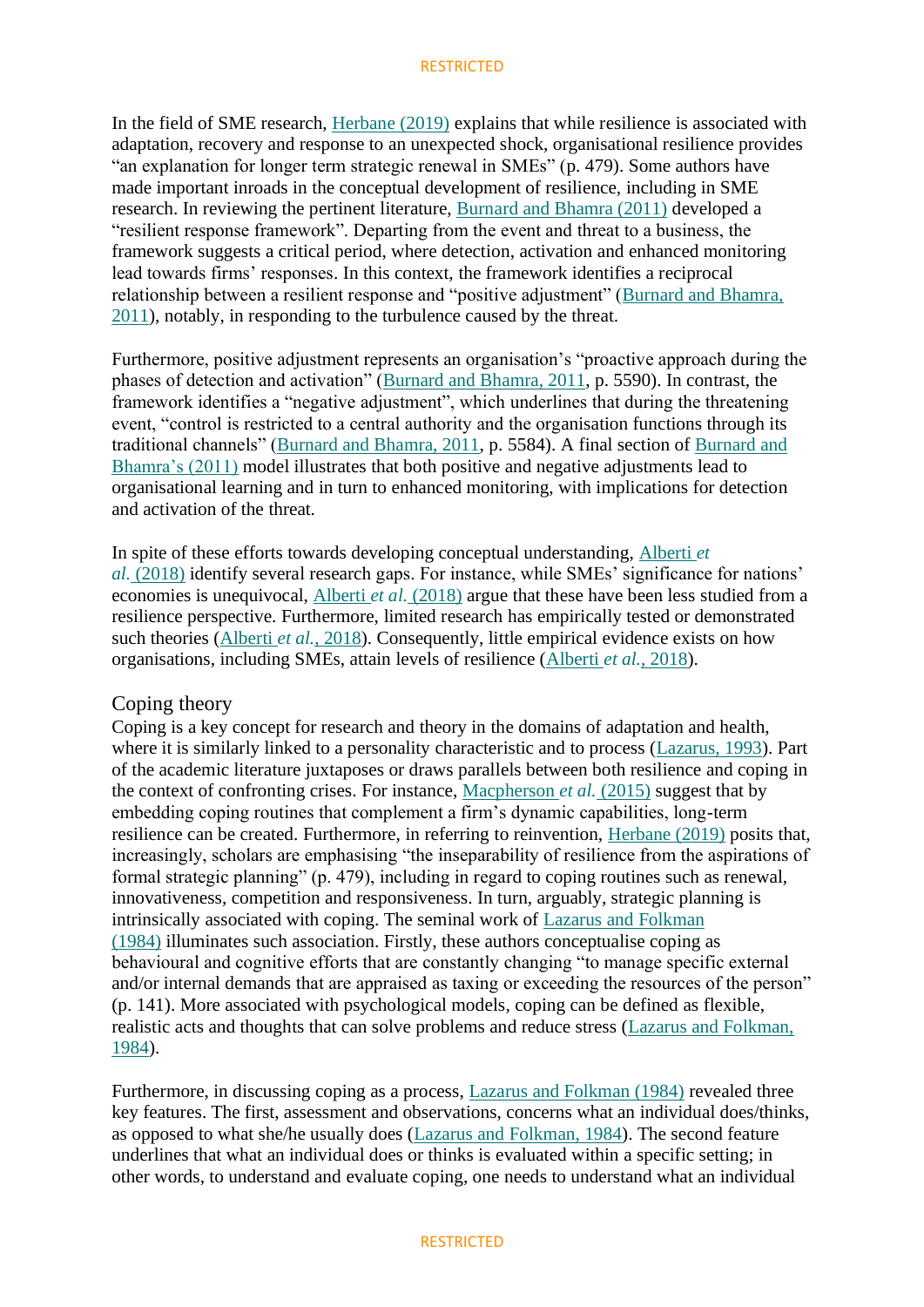is coping with [\(Lazarus and Folkman, 1984\)](https://www.emerald.com/insight/content/doi/10.1108/EBR-05-2021-0108/full/html#ref033). Thirdly, a coping process highlights changes in acts and thoughts associated with an unfolding stressful circumstance, or in the changes in relationships between the person and the environment [\(Lazarus, 1993;](https://www.emerald.com/insight/content/doi/10.1108/EBR-05-2021-0108/full/html#ref032) [Lazarus and Folkman,](https://www.emerald.com/insight/content/doi/10.1108/EBR-05-2021-0108/full/html#ref033)  [1984\)](https://www.emerald.com/insight/content/doi/10.1108/EBR-05-2021-0108/full/html#ref033). Therefore, coping entails a shifting process, whereby, at specific times, individuals might rely more significantly upon one type of coping, for instance, defensive strategies, whereas at other times reliance might be heavier upon problem-solving strategies [\(Lazarus](https://www.emerald.com/insight/content/doi/10.1108/EBR-05-2021-0108/full/html#ref033)  [and Folkman, 1984\)](https://www.emerald.com/insight/content/doi/10.1108/EBR-05-2021-0108/full/html#ref033).

To some extent, academic discourses have also examined coping within a small firm context. Among other authors, [Macpherson](https://www.emerald.com/insight/content/doi/10.1108/EBR-05-2021-0108/full/html#ref036) *et al.* (2015) identified three coping routines among small firms, namely, "the combination of coping mechanisms, the extension of networks, and the reprisal of previously successful solutions" (p. 259). Nevertheless, given the size of their studied sample (eight small firms), [Macpherson](https://www.emerald.com/insight/content/doi/10.1108/EBR-05-2021-0108/full/html#ref036) *et al.* (2015) encourage further research on routines that small firms adopt when they attempt "to cope with uncertainty and to adapt dynamically to changing contexts" (p. 284). Zutshi *et al.* [\(2021\)](https://www.emerald.com/insight/content/doi/10.1108/EBR-05-2021-0108/full/html#ref063) identify yet another research gap in the SME literature, in that, while there are efforts to understand SMEs' coping with adversity, the emphasis tends to be on the digital technology aspect as a structural tool. Consequently, and in specifically referring to the current COVID-19 crisis, [Zutshi](https://www.emerald.com/insight/content/doi/10.1108/EBR-05-2021-0108/full/html#ref063) *et al.* [\(2021\)](https://www.emerald.com/insight/content/doi/10.1108/EBR-05-2021-0108/full/html#ref063) argue that the SME literature has fallen short of referring to practical issues that go beyond financial difficulties, including resilience setbacks that have emerged from this unprecedented event.

Based upon the above literature, this study proposes the following overarching research question:

How do MSFs confront the effects of a long-term crisis, in this case, the global financial crisis? Under the umbrella of this main question, the following will be addressed: *Q1.*

What are the key factors enabling resilience among the studied MSFs?

*Q2.*

How do they cope while operating under the impacts of a long-term crisis? *Q3.*

To what extent is a collaboration with other businesses important to develop resilience or cope with the crisis?

*Q4.*

How do MSF owners–managers perceive the future of their firms in overcoming the crisis? *Q5.*

To what extent do the participating groups, including firms of different sizes, geographic location or gender, differ when confronting the crisis?

## Methodology

The main objectives of this study are to ascertain factors that enable MSFs in Greece and Cyprus to deal with the effects of a long-term crisis, identifying coping mechanisms and resilience building that facilitate firms' survival. The desire to develop a model which guides conceptual understanding against these notions reflects a constructivist framework [\(Jonassen,](https://www.emerald.com/insight/content/doi/10.1108/EBR-05-2021-0108/full/html#ref028)  [1991\)](https://www.emerald.com/insight/content/doi/10.1108/EBR-05-2021-0108/full/html#ref028). The constructivist paradigm facilitates true discovery, uncovering embedded meanings within words and text, mirroring the strengths of qualitative interviews [\(Ponterotto, 2002\)](https://www.emerald.com/insight/content/doi/10.1108/EBR-05-2021-0108/full/html#ref046).

Accordingly, the study uses a qualitative approach in both the data collection and analysis process, reflecting this constructivist framework, and in line with an inductive analysis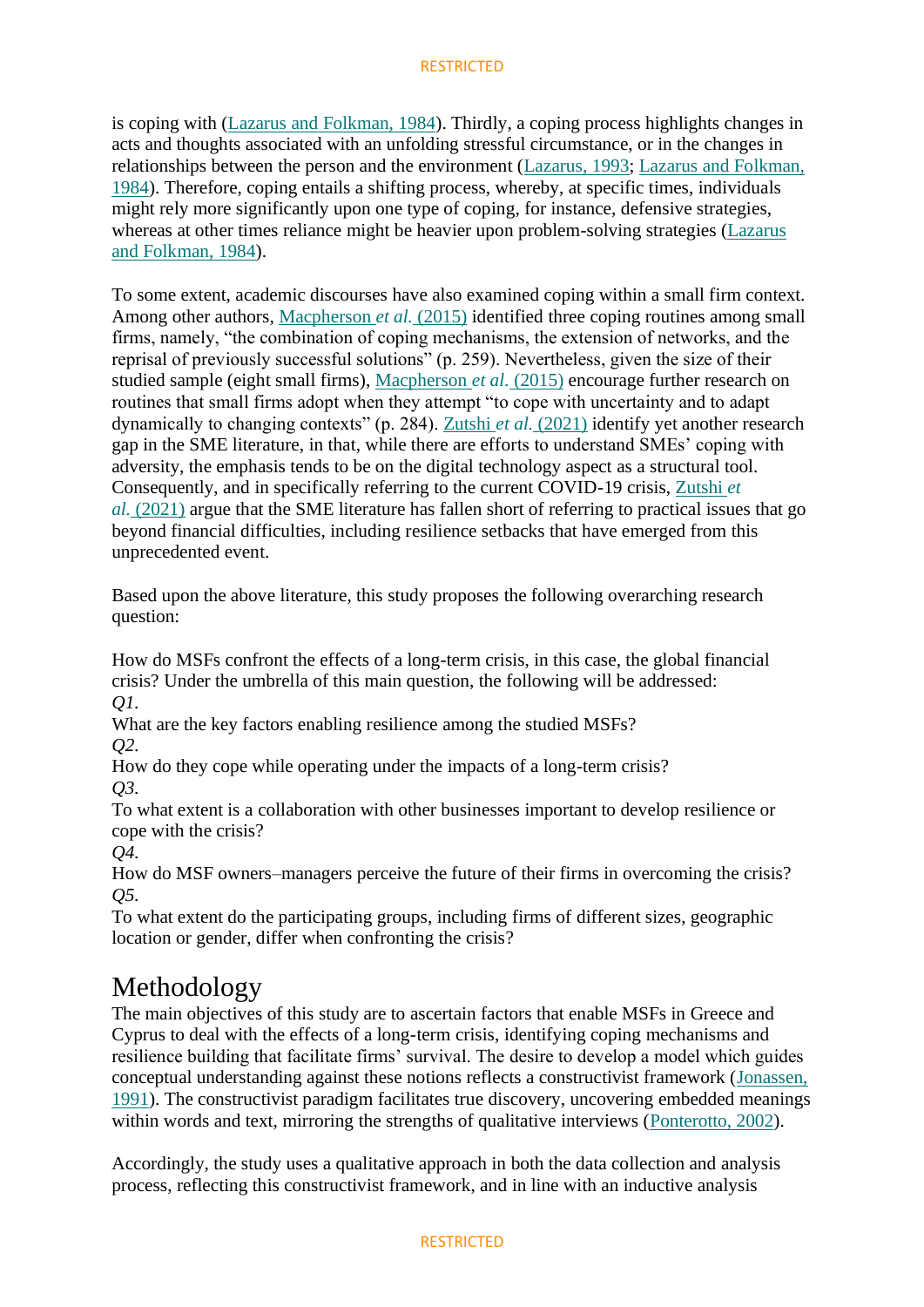approach. The inductive approach allows the study the opportunity to understand and identify emergent themes and rich stories in the data set, facilitating the development of a framework that best illustrates the research findings (Bell *et al.*[, 2018;](https://www.emerald.com/insight/content/doi/10.1108/EBR-05-2021-0108/full/html#ref003) [Thomas, 2006\)](https://www.emerald.com/insight/content/doi/10.1108/EBR-05-2021-0108/full/html#ref059). Building upon this notion, the study uses qualitative interviews in the data collection process to elicit rich information from MSF leaders. The approach is aligned with a purposive sampling methodology, where information-rich respondents who are best placed to provide insights and rich data in the areas of this study's focus [\(Patton, 2015\)](https://www.emerald.com/insight/content/doi/10.1108/EBR-05-2021-0108/full/html#ref045) are strategically selected. According to [Smith and Noble \(2014\),](https://www.emerald.com/insight/content/doi/10.1108/EBR-05-2021-0108/full/html#ref054) "purposeful sampling has advantages […] in that bias is reduced because the sample is constantly refined to meet the study aims" (p. 100). In line with [Smith and Noble \(2014\),](https://www.emerald.com/insight/content/doi/10.1108/EBR-05-2021-0108/full/html#ref054) in the case of this study, the large number of participants intercepted allowed for the continued refinement of the sample.

The study is concerned with gathering data from MSFs in Greece and Cyprus, which have been affected by the global financial crisis. Based upon this focus, the following purposive sampling criteria of the firm and respondent were used:

- the firm 1: MSFs;
- the firm 2: Geographic setting or firms operating in Greece or Cyprus;
- the firm 3: Firms had been established at least five years before to the time of the study; and
- participant: Direct leadership involvement in the firm, for instance, as owner or manager.

During the period from December 2016 to June 2018, 375 MSF leaders were contacted to participate in this study. Correspondence was sent inviting firm owners–managers to participate in on-site, face-to-face interviews, where an information pack detailing the aims of the study along with university ethics approval and an informed consent form were similarly included. In total, 135 respondents participated in the interviews, affording the study an overall response rate of 36%. While all interviews were also conducted during the above period, contact maintained with firms after June of 2018 allowed, where applicable, for clarifying details of the interviews.

Interviews ranged between 45 and 60 min in length where interviewees were able to, as per the nature of unstructured interviews, freely discuss any pertinent issues or opinions related to the financial crisis and how they have been able to cope with the negative effects of this crisis in their respective firms.

The interviews, which were audio recorded with the agreement of participants, were then transcribed. The interviews were conducted in Greek, where members of the research team then translated these into English. The translated interviews were then cross-checked by a team of volunteering researchers, who provided feedback where appropriate. Qualitative content analysis was applied to analyse the qualitative data alongside a statistical analysis in the form of Pearson chi-square tests. In content analysis, recurrent categories and themes are identified from the data set and through examining these patterns and meanings emerge from within the text [\(Zhang and Wildemuth, 2009\)](https://www.emerald.com/insight/content/doi/10.1108/EBR-05-2021-0108/full/html#ref062). The approach requires the coding of text in a way that "nodes" or thematic issues are identified.

Content analysis was undertaken against approaches espoused by Gioia *et al.* [\(2013\),](https://www.emerald.com/insight/content/doi/10.1108/EBR-05-2021-0108/full/html#ref025) where systematic coding of first-order initial terming followed by second-order dimensions and conceptualisations were conducted. The approach allows for the voice of informants as well as that of the researcher to be examined in tandem and facilitate rigorous identification of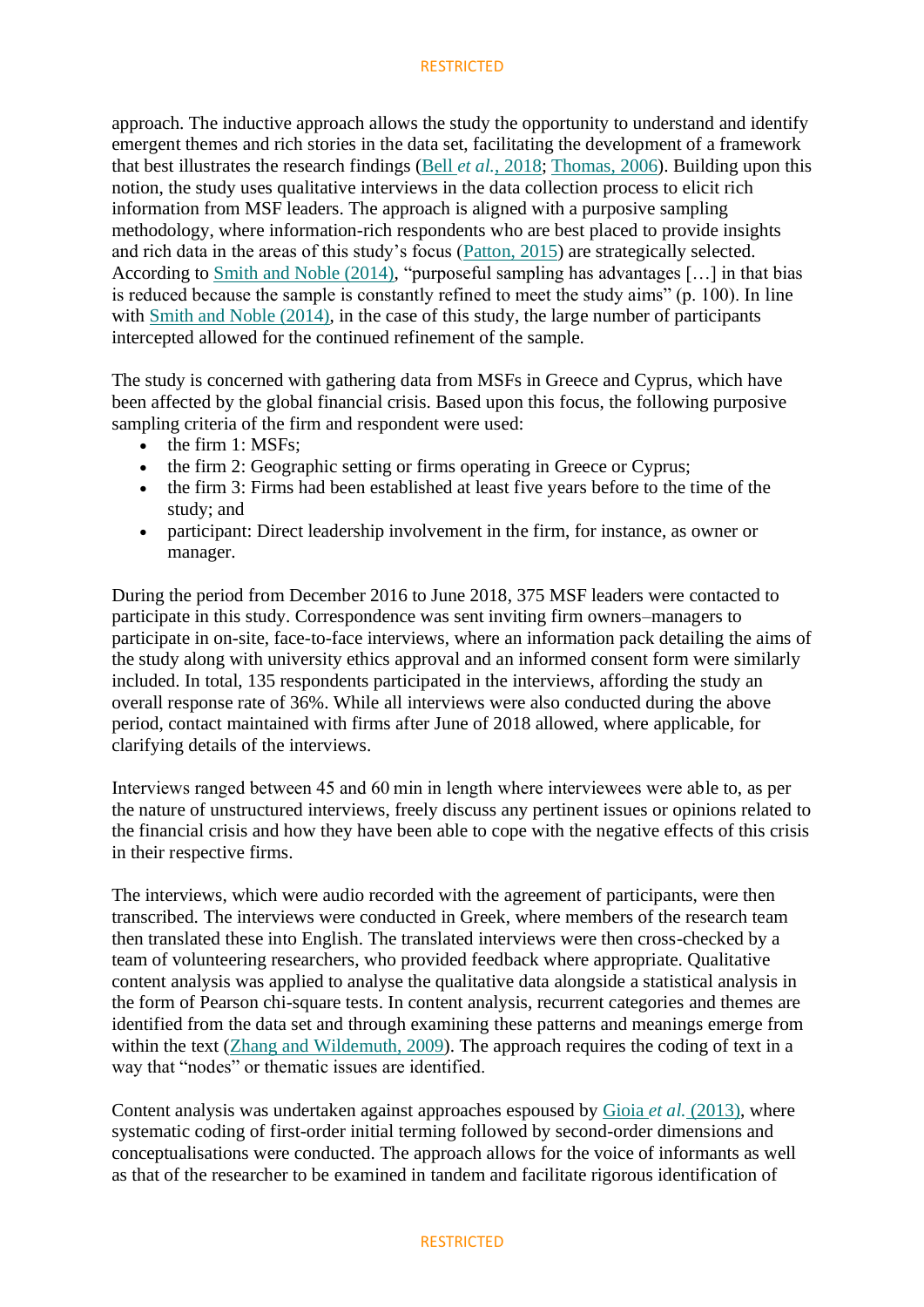existing links in the data (Gioia *et al.*[, 2013\)](https://www.emerald.com/insight/content/doi/10.1108/EBR-05-2021-0108/full/html#ref025). Cross-checking of coding and the nomenclature of themes were undertaken by the research team to ensure validity and accuracy in the process and subsequent findings. The approach further enhances the trustworthiness of the data and facilitates the development of robust interpretation of the data (Elo *[et al.](https://www.emerald.com/insight/content/doi/10.1108/EBR-05-2021-0108/full/html#ref014)*, [2014\)](https://www.emerald.com/insight/content/doi/10.1108/EBR-05-2021-0108/full/html#ref014). NVivo version 12 was used to support the qualitative analysis. While the study is inductive in nature, Pearson chi-square tests were also used as an exploratory tool to identify associations in the thematic data set [\(Field, 2013\)](https://www.emerald.com/insight/content/doi/10.1108/EBR-05-2021-0108/full/html#ref020). Pearson's chi-square tests were undertaken through SPSS v26 software package.

In line with Gioia *et al.*['s \(2013\)](https://www.emerald.com/insight/content/doi/10.1108/EBR-05-2021-0108/full/html#ref025) approach to qualitative content analysis, the study further embeds [Locke's \(2007\)](https://www.emerald.com/insight/content/doi/10.1108/EBR-05-2021-0108/full/html#ref035) guidelines for the development of inductive theories and applies a valid philosophical axiom as a base, alongside developing a substantial body of data that, ultimately, facilitates the formulation of valid concepts. Furthermore, through the integration of previous discourse in the building of theory, this study's resulting framework embeds and reflects concepts based upon reality and the existent relationships [\(Locke, 2007\)](https://www.emerald.com/insight/content/doi/10.1108/EBR-05-2021-0108/full/html#ref035).

Demographic characteristics: participants and micro- and small firms [Table 1](https://www.emerald.com/insight/content/doi/10.1108/EBR-05-2021-0108/full/html#tbl1) highlights various dominant groups. For instance, more than 90% of participants were owners of the firms; similarly, the large majority were males, with less than 20% of female participation. Nearly two-thirds of the firms were family-owned, and while clear differences existed between firm size and country, overall, almost 75% are micro-sized firms. All firms are well established, or at least ten years old, which reflects the merit of selecting these businesses as information-rich cases [\(Patton, 2015\)](https://www.emerald.com/insight/content/doi/10.1108/EBR-05-2021-0108/full/html#ref045). Finally, retail and hospitality/tourism were the most represented industries. In the next sections, respondents' verbatim observations will be labelled with abbreviations (e.g. Cyprus 1 [CY1], Greece 1 [GR1]).

## Results and discussion

### Factors enabling coping and resilience

The inductive analysis revealed 16 different factors contributing to firms' resilience and coping with the long-term financial crisis that was affecting their nations for nearly a decade. These factors were "distilled" (Gioia *et al.*[, 2013\)](https://www.emerald.com/insight/content/doi/10.1108/EBR-05-2021-0108/full/html#ref025) into four distinctive dimensions [\(Table](https://www.emerald.com/insight/content/doi/10.1108/EBR-05-2021-0108/full/html#tbl2)  [2\)](https://www.emerald.com/insight/content/doi/10.1108/EBR-05-2021-0108/full/html#tbl2). While previous SME research [\(Sullivan-Taylor and Branicki, 2011\)](https://www.emerald.com/insight/content/doi/10.1108/EBR-05-2021-0108/full/html#ref057) highlights that resourcefulness is a fundamental hurdle to firm resilience, in this study, participants did evoke various forms of resourcefulness that unequivocally contributed to their resilience and coping with the effects of the crisis. In addition, drawing on the research note by [Nilakant](https://www.emerald.com/insight/content/doi/10.1108/EBR-05-2021-0108/full/html#ref040) *et al.* [\(2014\),](https://www.emerald.com/insight/content/doi/10.1108/EBR-05-2021-0108/full/html#ref040) the findings lend support to discourses of planned and AR, and overall, to the notion of long-term strategic renewal predicated concerning organisational resilience [\(Herbane, 2019\)](https://www.emerald.com/insight/content/doi/10.1108/EBR-05-2021-0108/full/html#ref026).

Firstly, the *individual-firm advantage dimension* emphasises the significance of the quality of the firms' products, service and work performance. The consistent delivery of quality was also associated with firm owners' accumulated expertise and the resulting reputation and positive word-of-mouth promotion that ensued and continued to draw consumers. The aspect of quality further supports contemporary research among small Greek firms [\(Sainis](https://www.emerald.com/insight/content/doi/10.1108/EBR-05-2021-0108/full/html#ref050) *et al.*, [2017\)](https://www.emerald.com/insight/content/doi/10.1108/EBR-05-2021-0108/full/html#ref050), which similarly identified firms' quality efforts in their journey to satisfactory financial performance.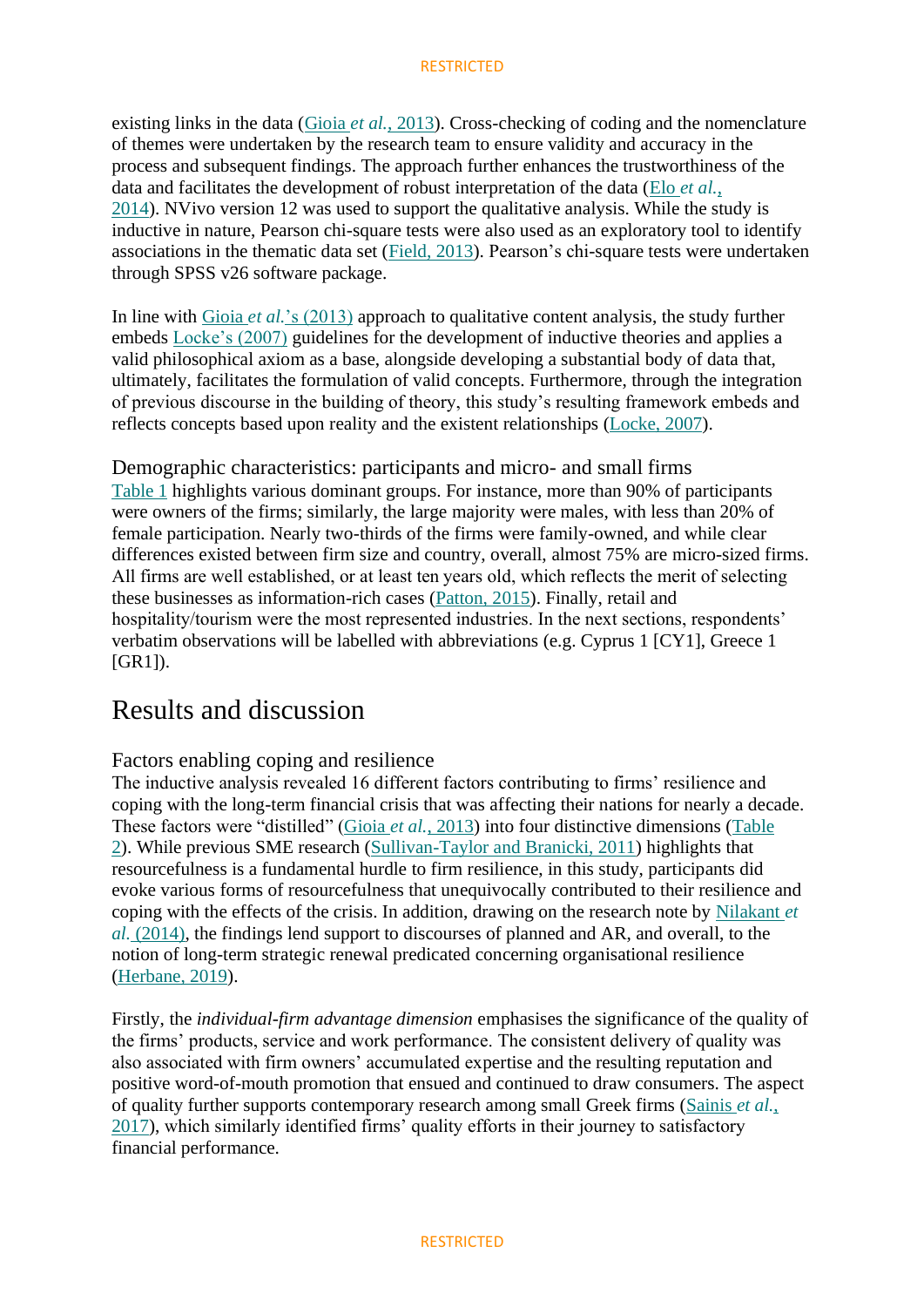Earlier strategic decisions, such as location or continuously accumulated knowledge, further underscored resourceful ways to strengthen the firm and provide a vital cushion in light of the severity of their situation. Thus, the first dimension also reveals relationships with the PR dimension [\(Nilakant](https://www.emerald.com/insight/content/doi/10.1108/EBR-05-2021-0108/full/html#ref040) *et al.*, 2014), where arguably existing as well as pre-determined capabilities provide support at times of crisis. The following selected views support the above points:

CY3: The business has a long tradition in the local market. The business has operated for many years and has established a very good reputation and benefits from its good brand name. Having studied engineering, I have the know-how and expertise to respond to the high expectations of my profession. I can offer solutions, and accordingly guide my staff members.

GR2: My family has expertise after many years of experience in the industry. My father has raised animals all his adult life; I have been helping him since an early age. We can guarantee the quality since we know exactly the type of food used and the environment in which the animals were reared.

While the individual-firm advantage dimension is based upon earlier strategies and ways of operating, as well as gradually developing skills and expertise, the second revealed dimension, *self-initiative*, underpins the vital need to continue finding ways to remain competitive in a marketplace facing critical challenges through proactive behaviour. Related to this finding, recent research [\(Parker and Ameen, 2018\)](https://www.emerald.com/insight/content/doi/10.1108/EBR-05-2021-0108/full/html#ref044) confirms the positive effects that proactive risk management, for instance, can have on firm resilience. In the present study, networking with industry representatives at trade shows and similar events, or receiving direct feedback from clients and consumers, supported firms and complemented the existing cushion represented by their quality performance, expertise and reputation, thus, further developing resilience and coping strengths.

Equally important was diversifying, innovating, scanning the markets and industry to understand or identify ongoing or new changes and spending more time at the business. This last finding was also critically linked to the dire need of many firms to cut down on expenditures. Several parallels exist between the self-initiative dimension and the AR dimension predicated in earlier research (Lee *et al.*[, 2013;](https://www.emerald.com/insight/content/doi/10.1108/EBR-05-2021-0108/full/html#ref034) [Nilakant](https://www.emerald.com/insight/content/doi/10.1108/EBR-05-2021-0108/full/html#ref040) *et al.*, 2014), notably, in that firms, or in this case, the earlier capabilities to respond to the threatening environment dynamically built by owners and staff. Finally, the self-initiative dimension also relates to the second and third features of coping as a process [\(Lazarus and Folkman, 1984\)](https://www.emerald.com/insight/content/doi/10.1108/EBR-05-2021-0108/full/html#ref033), notably in that individuals' actions or thoughts are assessed within specific contexts, and these actions and thoughts are to change to adapt to unravelling stressful or challenging situations [\(Lazarus,](https://www.emerald.com/insight/content/doi/10.1108/EBR-05-2021-0108/full/html#ref032)  [1993;](https://www.emerald.com/insight/content/doi/10.1108/EBR-05-2021-0108/full/html#ref032) [Lazarus and Folkman, 1984\)](https://www.emerald.com/insight/content/doi/10.1108/EBR-05-2021-0108/full/html#ref033). Selected comments highlight the relevance of the selfinitiative dimension:

CY5: We decided to create an additional income stream for the business. We import fertilisers from abroad […] It is a profitable business since we are supplying a large network of producers.

GR74: We try to visit various exhibitions to get updated on possible products or trends that could be useful to our business.

GR11: We try to increase the range of products on offer at all times […] We try to encourage customers to try new flavours and products.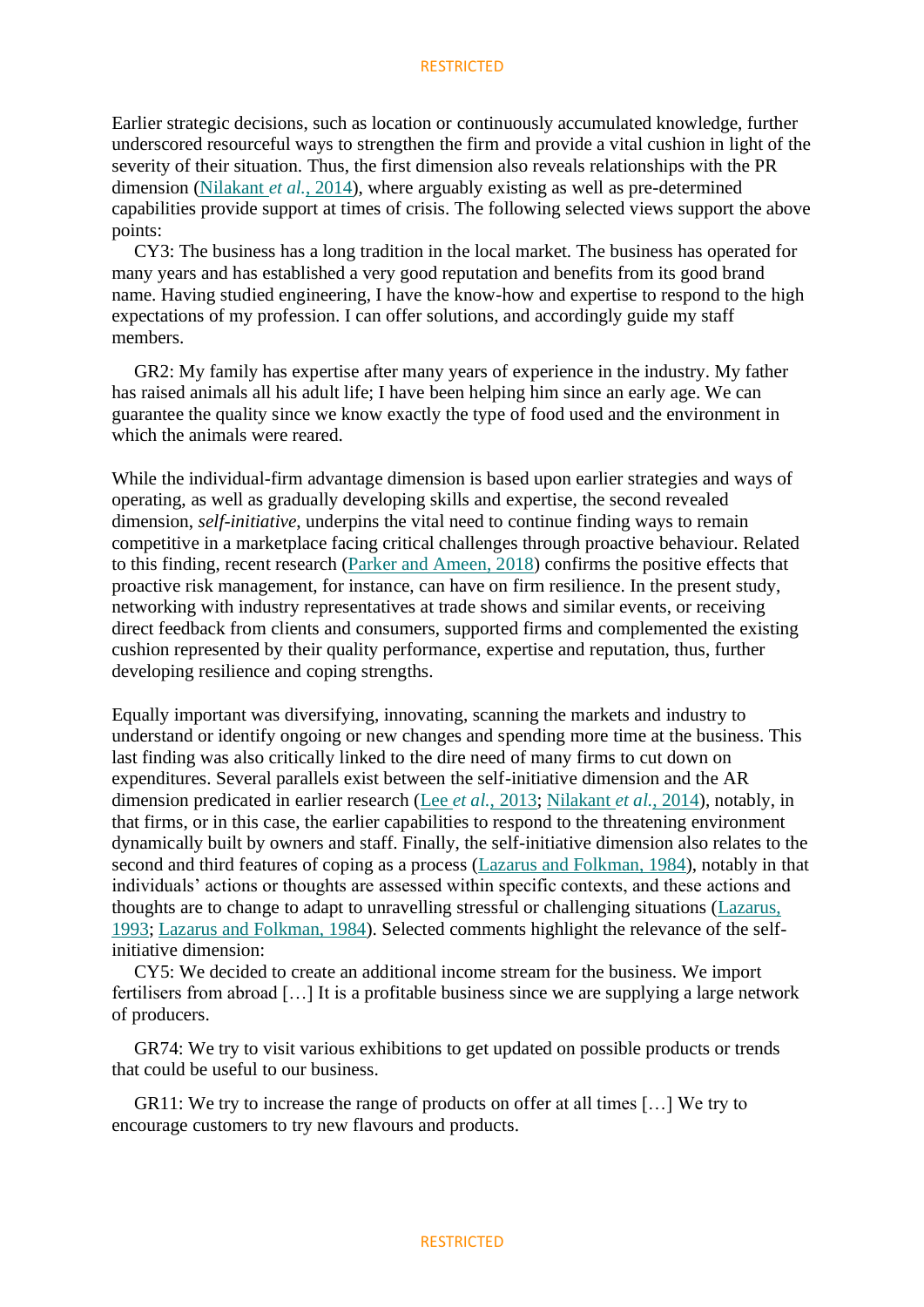The third dimension, *financial acumen*, further supports discourses of planned and AR [\(Nilakant](https://www.emerald.com/insight/content/doi/10.1108/EBR-05-2021-0108/full/html#ref040) *et al.*, 2014) and those concerning long-term renewal of enterprises [\(Herbane,](https://www.emerald.com/insight/content/doi/10.1108/EBR-05-2021-0108/full/html#ref026)  [2019\)](https://www.emerald.com/insight/content/doi/10.1108/EBR-05-2021-0108/full/html#ref026). This dimension also demonstrates the dramatic and painful, though strongly needed, decisions to alleviate financial strains on their suppliers and customers/consumers, thereby enabling the firm's survival. Adjusting pricing was therefore a commonly observed practice, while having previously exercised caution and managed the firm's finances successfully provided the firms with more stability and strength to cope with potential downturns in cashflow or revenues. Nevertheless, in numerous cases, financial acumen also meant reducing costs and expenditures that directly affected stakeholders of the supply chain. More dramatically, as some comments illustrate, financial management also led to loss of jobs and to working more hours:

CY13: I had to reduce the staff's working hours period to balance the operational expense with income. Also, I have increased my contribution to the business. I work more hours to support both the production, sales, and promotion of the products.

CY23: We dropped our room rates significantly and offered special packages […] we were forced to lay off some employees in order to reduce expenses.

GR32: We had to lay off some staff members during the crisis. Of 32 staff members, only 18 employees are currently employed.

The fourth dimension, *human attributes*, underlines entrepreneurs' intrinsic characteristics, or motivational factors (passion, drive), as well as the vital role of close/strong ties in supporting entrepreneurs and firms, both hands-on and emotionally. The following examples further reinforce the significance of these attributes:

CY7: Many family members work for the company, like my brother, his wife, and myself. This is very beneficial as there are no external managers or assistants to consider certain variables and take a decision.

CY44: We are young, passionate and determined to continue the success of our fathers.

GR52: Family support is another area that has significantly helped the business. All members of the family support different sections of the business. I, my wife, and my son, who is a lawyer in Athens, are actively involved in running the business.

These findings are partly aligned with contemporary research. For instance, in examining factors helping firms overcome the aftermath of a natural disaster, [Fraccastoro](https://www.emerald.com/insight/content/doi/10.1108/EBR-05-2021-0108/full/html#ref021)  [\(2008\)](https://www.emerald.com/insight/content/doi/10.1108/EBR-05-2021-0108/full/html#ref021) identified that, as opposed to the age of the firm, passion was central in entrepreneurs' motivation or drive to succeed amidst adversity. Furthermore, concerning the role of the family in supporting entrepreneurs and their business, [Jack's \(2005\)](https://www.emerald.com/insight/content/doi/10.1108/EBR-05-2021-0108/full/html#ref027) research revealed that family links, or strong ties, which developed based upon family bonds, trust and expectation, strongly contributed to family members' progression into entrepreneurial activities.

Extending the scope of the analysis, Pearson's chi-square tests were undertaken to ascertain any potential differences between groups of participants. For instance, comparing participants from both countries, four statistically significant differences were noted [\(Table 3\)](https://www.emerald.com/insight/content/doi/10.1108/EBR-05-2021-0108/full/html#tbl3). While Greek participants appeared to be more engaged in innovative activities, Cypriot respondents clearly emphasised the importance of adjusting prices, networking and expertise as ways to cope with the crisis more.

Overall, the findings of this section lend support to conceptual notions of coping among small firms [\(Macpherson](https://www.emerald.com/insight/content/doi/10.1108/EBR-05-2021-0108/full/html#ref036) *et al.*, 2015), where the amalgamation of coping mechanisms, expansion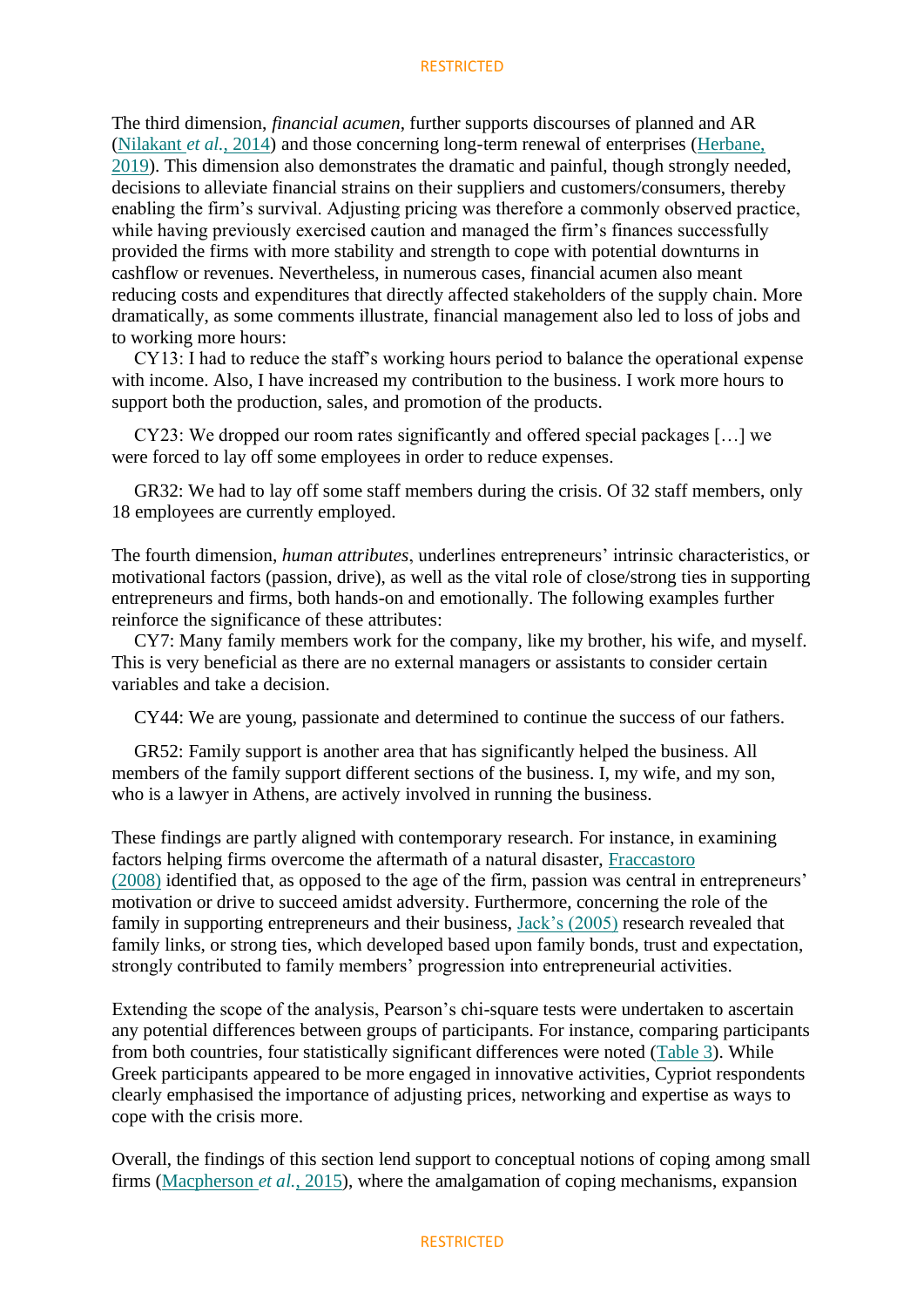of networks, in the case of the study, constantly searching or referring to these, and revisiting earlier successful solutions prove successful in enabling firms' survival. The results also have direct links with Zutshi *et al.*['s \(2021\)](https://www.emerald.com/insight/content/doi/10.1108/EBR-05-2021-0108/full/html#ref063) review of recent COVID-19 research, where they revealed five steps for SMEs to cope with the crisis. Indeed, the self-initiative dimension has links with the second step, openness, which entails communication strategies, where challenges and resolutions are transmitted to the firm's stakeholders, thus, maintaining transparency and relationships (Zutshi *et al.*[, 2021\)](https://www.emerald.com/insight/content/doi/10.1108/EBR-05-2021-0108/full/html#ref063). Furthermore, self-initiative is in tune with the innovation step, through diversifying and innovating in the business. Innovation entails the assemblage of the various pieces of the organisational jigsaw puzzle, including by investing in transferable resources and skills, or learning about these, thereby elevating them from an individual to an organisational level [\(Zutshi](https://www.emerald.com/insight/content/doi/10.1108/EBR-05-2021-0108/full/html#ref063) *et al.*, 2021).

The dimensions observed through the data analysis are also linked to the framework proposed by [Burnard and Bhamra \(2011\),](https://www.emerald.com/insight/content/doi/10.1108/EBR-05-2021-0108/full/html#ref006) concerning "proactive and negative adjustment". Proactive adjustment is clearly illustrated by the suggested strategic approaches encapsulated in the self-initiative dimension, whereas negative adjustment can be observed in firms' reliance upon traditional channels (quality, reputation). Nevertheless, this reliance can represent vital support during a long-term crisis, providing vital financial breathing space while other steps or strategies are under development.

Some of these findings resonate with [Alexander's \(2013\)](https://www.emerald.com/insight/content/doi/10.1108/EBR-05-2021-0108/full/html#ref002) report card concerning disaster risk reduction, which emphasises the role of knowledge, innovation and education as pillars in building a culture of resilience and safety. Here, the work of Zutshi *et al.* [\(2021\)](https://www.emerald.com/insight/content/doi/10.1108/EBR-05-2021-0108/full/html#ref063) is also useful. Firstly, in referring to the "victory" step for SME's resilience to be enhanced in light of COVID-19, Zutshi *et al.* [\(2021\)](https://www.emerald.com/insight/content/doi/10.1108/EBR-05-2021-0108/full/html#ref063) emphasise the significance of accepting threats in the external environment while the firm's management identifies or exploits opportunities. Secondly, facing an extreme situation, SMEs need to consider a resilient approach. In this case, the "durability" step highlights SMEs' mindful execution and also unorthodox thinking and is associated with firms' strengths, weaknesses, opportunities and threats [\(Zutshi](https://www.emerald.com/insight/content/doi/10.1108/EBR-05-2021-0108/full/html#ref063) *et al.*, [2021\)](https://www.emerald.com/insight/content/doi/10.1108/EBR-05-2021-0108/full/html#ref063). Thus, traditional channels of securing vital income are arguably part of a firm's strengths and opportunities while it regroups and seeks to adapt to a long-term crisis through other strategic means.

### Perceived importance of collaboration

In spite of empirical evidence illuminating the value of collaborations among SMEs [\(Ferreras-Méndez](https://www.emerald.com/insight/content/doi/10.1108/EBR-05-2021-0108/full/html#ref019) *et al.*, 2019; [Muscio, 2007;](https://www.emerald.com/insight/content/doi/10.1108/EBR-05-2021-0108/full/html#ref038) [Sawang and Matthews, 2010;](https://www.emerald.com/insight/content/doi/10.1108/EBR-05-2021-0108/full/html#ref051) [Srivastava and](https://www.emerald.com/insight/content/doi/10.1108/EBR-05-2021-0108/full/html#ref056)  [Tyll, 2020\)](https://www.emerald.com/insight/content/doi/10.1108/EBR-05-2021-0108/full/html#ref056), in this study, a minority of participants acknowledged involvement in this area other than strictly with members of the supply chain. This close relationship with suppliers is aligned with research among SMEs [\(Sullivan-Taylor and Branicki, 2011\)](https://www.emerald.com/insight/content/doi/10.1108/EBR-05-2021-0108/full/html#ref057) that stresses the dependence of this group of businesses upon external organisations that include the supply chain and customer base. While differences were noticed between the two country groups concerning some of the emerging themes, participants of both nations shared similar thoughts concerning collaboration, with 75.0% and 63.7% of Cypriot and Greek respondents, respectively, acknowledging a lack of collaboration beyond their suppliers. The following observations demonstrate that for many, collaboration was devoid of value and strategic sense, or did not fit within their business context:

CY34: Collaboration with others is unsustainable. We can barely survive, not to mention collaborating with others. We only still have a business partnership with selected suppliers.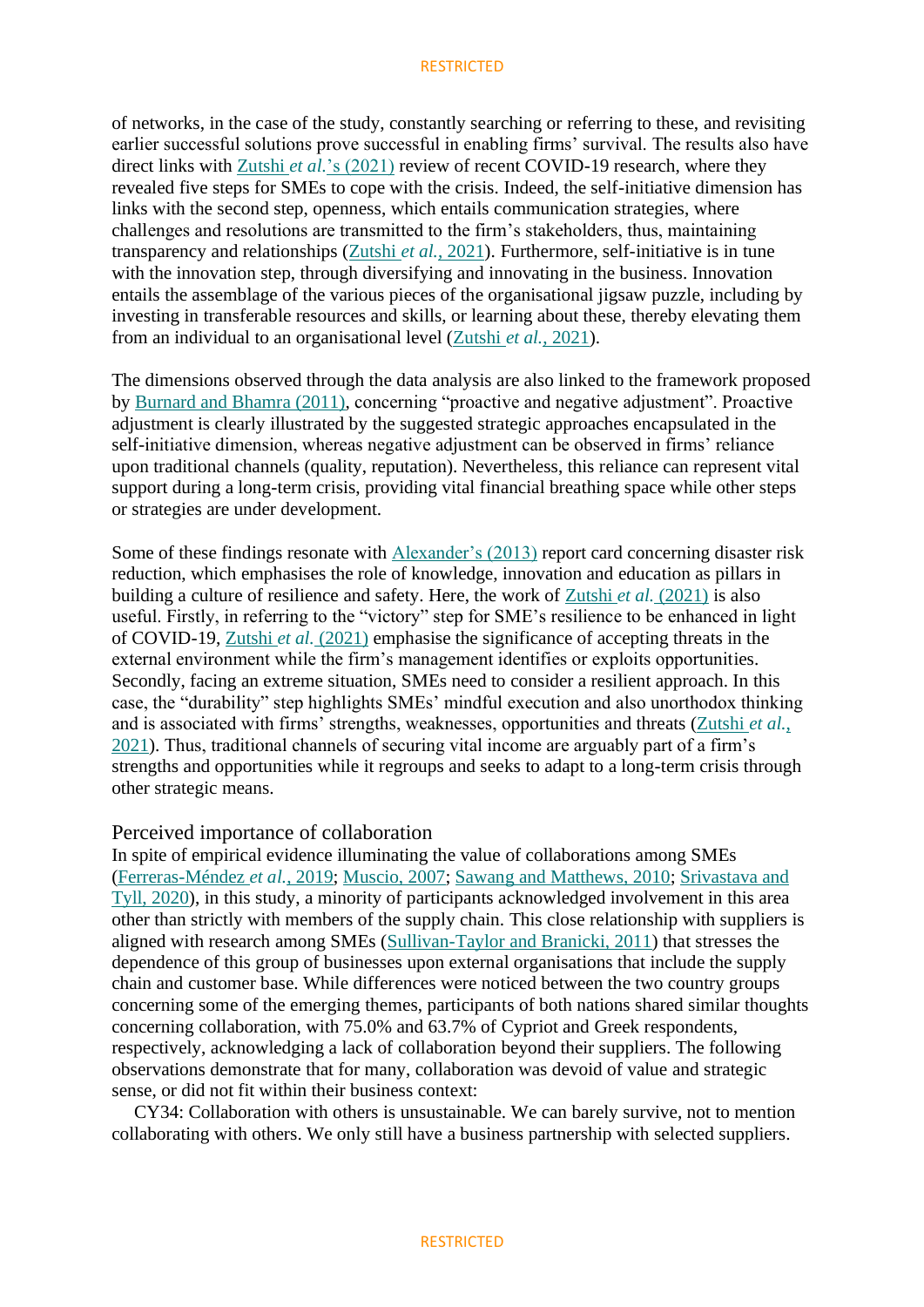GR39: It would be nice to collaborate with other businesses, however, I don't think there is a culture to nurture any similar attempt.

GR91: It is not possible. We need to fight individually.

Collaboration, another step Zutshi *et al.* [\(2021\)](https://www.emerald.com/insight/content/doi/10.1108/EBR-05-2021-0108/full/html#ref063) identified, could be enabled through a support system formed by relatives, friends or neighbours and in this research is depicted by the selfinitiative and human attributes dimensions. Together with the identification of skills and expertise, collaboration could result in contributions and in positive impacts on a firm's survival [\(Zutshi](https://www.emerald.com/insight/content/doi/10.1108/EBR-05-2021-0108/full/html#ref063) *et al.*, 2021).

### How participants perceive the future of their firms

To further extend discourses of resilience and coping among MSFs, this study also sought to ascertain how entrepreneurs perceived the future of their firms within the severe business environment they were confronting. As [Table 3](https://www.emerald.com/insight/content/doi/10.1108/EBR-05-2021-0108/full/html#tbl3) indicates, a clear difference emerged between Cypriot and Greek participants, with the first group (86.4%) being much more optimistic than were their Greek counterparts (48.4%). One likely reason for such optimism was found in some of the comments that verbalised different responses and outcomes of the crisis for both nations. Moreover, while in the main there was a clear undertone of unhappiness and concern with the state of the economy, Cypriot participants recognised recent improvements, and partial abatement of the crisis; these developments appeared to instil more confidence regarding firms' future:

CY4: Today, the conditions in the market are much more favourable than the previous years. The banking system and the whole economy show signs of recovery, while people slowly dine more and increase their spending.

CY26: I believe we have finally surpassed the difficult period and there is fertile ground for business endeavours […] people feel more relaxed than in the previous years and started again to go out more, shop, and spend money […]

Thus, in this case, external factors, such as the steady improvement in the nation's economy, provided much-needed breathing space, with implications for planning, investments and execution of new business activities. In contrast, Greek participants' perceptions evoked a different tone:

GR32: I am pessimistic. I used to believe that if you are doing a great job the rewards will be high. However, it seems that everything is a matter of coincidences or external factors.

GR89: I would like to be positive but can't see how this could be the case. I can't even tell how the future of the country will be, l*et al*one our sector.

### Conclusions

This empirical investigation fulfilled two key objectives. Firstly, by examining resilience and coping among Cypriot and Greek MSFs facing the years following the global financial crisis, the study made an empirical contribution to the small business literature. In addition, the study responded to recent calls to scholarly investigate how small firms and entrepreneurs learn from crisis situations (Doern *et al.*[, 2019\)](https://www.emerald.com/insight/content/doi/10.1108/EBR-05-2021-0108/full/html#ref011) and for an enhanced understanding of small and medium firms' ability to manage the threat of deficiencies that exist in the socioeconomic environment [\(Tsilika](https://www.emerald.com/insight/content/doi/10.1108/EBR-05-2021-0108/full/html#ref060) *et al.*, 2020). The study also complemented scholarly discourses on SMEs facing the current COVID-19 crisis (Chen *et al.*[, 2021;](https://www.emerald.com/insight/content/doi/10.1108/EBR-05-2021-0108/full/html#ref007) [Zutshi](https://www.emerald.com/insight/content/doi/10.1108/EBR-05-2021-0108/full/html#ref063) *et al.*, [2021\)](https://www.emerald.com/insight/content/doi/10.1108/EBR-05-2021-0108/full/html#ref063).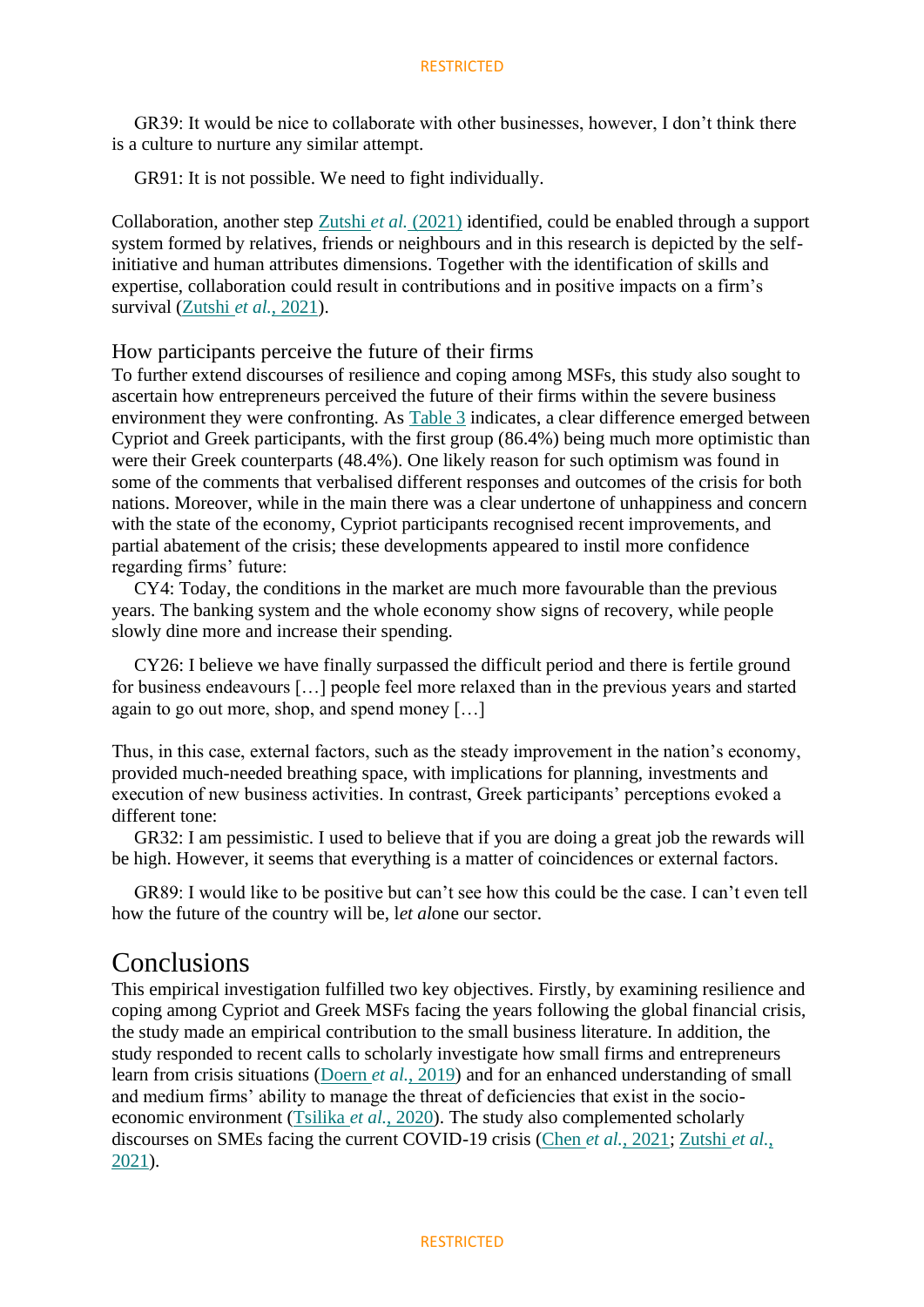Face-to-face, on-site, semi-structured interviews were carried out among 135 individuals, predominantly business owners, between 2016 and 2018. The study considered various conceptual tenets of the resilience and coping theory literature. The inductive analysis revealed 16 themes or factors that participants perceived as critical in helping their firms build resilience and cope with the ongoing crisis.

Secondly, the study set out to conceptually inform the research in various ways. For example, apart from its links to academic discourses, extending from the revealed themes, and adhering to notions of Gioia's methodology in seeking rigour in qualitative research and [Locke's](https://www.emerald.com/insight/content/doi/10.1108/EBR-05-2021-0108/full/html#ref035)  [\(2007\)](https://www.emerald.com/insight/content/doi/10.1108/EBR-05-2021-0108/full/html#ref035) approach towards inductive theories, four dimensions were developed. The following section will present the proposed theoretical framework resulting from both empirical analysis and existing underpinning. Thus, overall, the study makes several contributions, with theoretical and practical value.

### Theoretical implications

Through the proposed framework, various theoretical implications emerge. Firstly, the framework depicts the ongoing and aftershocks of the financial crisis, for instance, the overall vulnerability that is a characteristic among small businesses when such damaging events occur [\(Eggers, 2020;](https://www.emerald.com/insight/content/doi/10.1108/EBR-05-2021-0108/full/html#ref013) [Kottika](https://www.emerald.com/insight/content/doi/10.1108/EBR-05-2021-0108/full/html#ref030) *et al.*, 2020). Secondly, based on the study's findings and in recognising various important contributions, the framework suggests various methods to overcome the effects of the crisis. Three of the four dimensions were revealed through participants' verbatim comments. Notably, an individual-firm advantage that reflected quality, reputation or accumulated knowledge was coupled with participants' business acumen and human attributes. [Nilakant](https://www.emerald.com/insight/content/doi/10.1108/EBR-05-2021-0108/full/html#ref040) *et al.* (2014) recognise these dimensions as demonstrations of PR. In contrast, the fourth and final dimension of self-initiative has associations with AR where new capabilities to confront unplanned or uncontrollable situations (Lee *et al.*[, 2013;](https://www.emerald.com/insight/content/doi/10.1108/EBR-05-2021-0108/full/html#ref034) [Nilakant](https://www.emerald.com/insight/content/doi/10.1108/EBR-05-2021-0108/full/html#ref040) *et al.*, 2014) are developed/acquired.

Furthermore, three of the dimensions (individual-firm advantage, financial acumen and selfinitiative) subscribe to principles of long-term strategic renewal [\(Herbane, 2019\)](https://www.emerald.com/insight/content/doi/10.1108/EBR-05-2021-0108/full/html#ref026). In turn, all four dimensions align with principles of changes in acts and thoughts [\(Lazarus,](https://www.emerald.com/insight/content/doi/10.1108/EBR-05-2021-0108/full/html#ref032)  [1993;](https://www.emerald.com/insight/content/doi/10.1108/EBR-05-2021-0108/full/html#ref032) [Lazarus and Folkman, 1984\)](https://www.emerald.com/insight/content/doi/10.1108/EBR-05-2021-0108/full/html#ref033). Consequently, and as observed in numerous verbatim comments, all four dimensions have direct impacts on MSFs' resilience building and coping capabilities. These outcomes have important implications for firms' future, in enabling preparedness and strengthening and enhancing their competitiveness. These dimensions further instil strategies and practices that adhere to the firm's long-term strategic renewal, as well as facilitate behavioural changes as demonstrated through acts and thoughts. Therefore, the revealed dimensions can equip MSFs to pursue their journey through the challenges that they will likely encounter, where arguably the current COVID-19 crisis represents the ultimate illustration of such an extreme situation. Thus, the framework can illuminate conceptual discourse concerning resilience and coping with a severe crisis, and while this study focused on MSFs, the framework could similarly have conceptual and practical value among firms of larger sizes [\(Figure 1\)](https://www.emerald.com/insight/content/doi/10.1108/EBR-05-2021-0108/full/html#F_EBR-05-2021-0108001).

### Practical implications

The results also have practical implications. Firstly, the study extends from previous research [\(Branicki](https://www.emerald.com/insight/content/doi/10.1108/EBR-05-2021-0108/full/html#ref005) *et al.*, 2018), which among other elements identified innovation, social connections or autonomy at the individual level and expertise, planning, and resources at the firm level. For instance, two of the revealed dimensions, individual-firm advantage and self-initiative, align with these elements and unequivocally identify others that could be of benefit to firms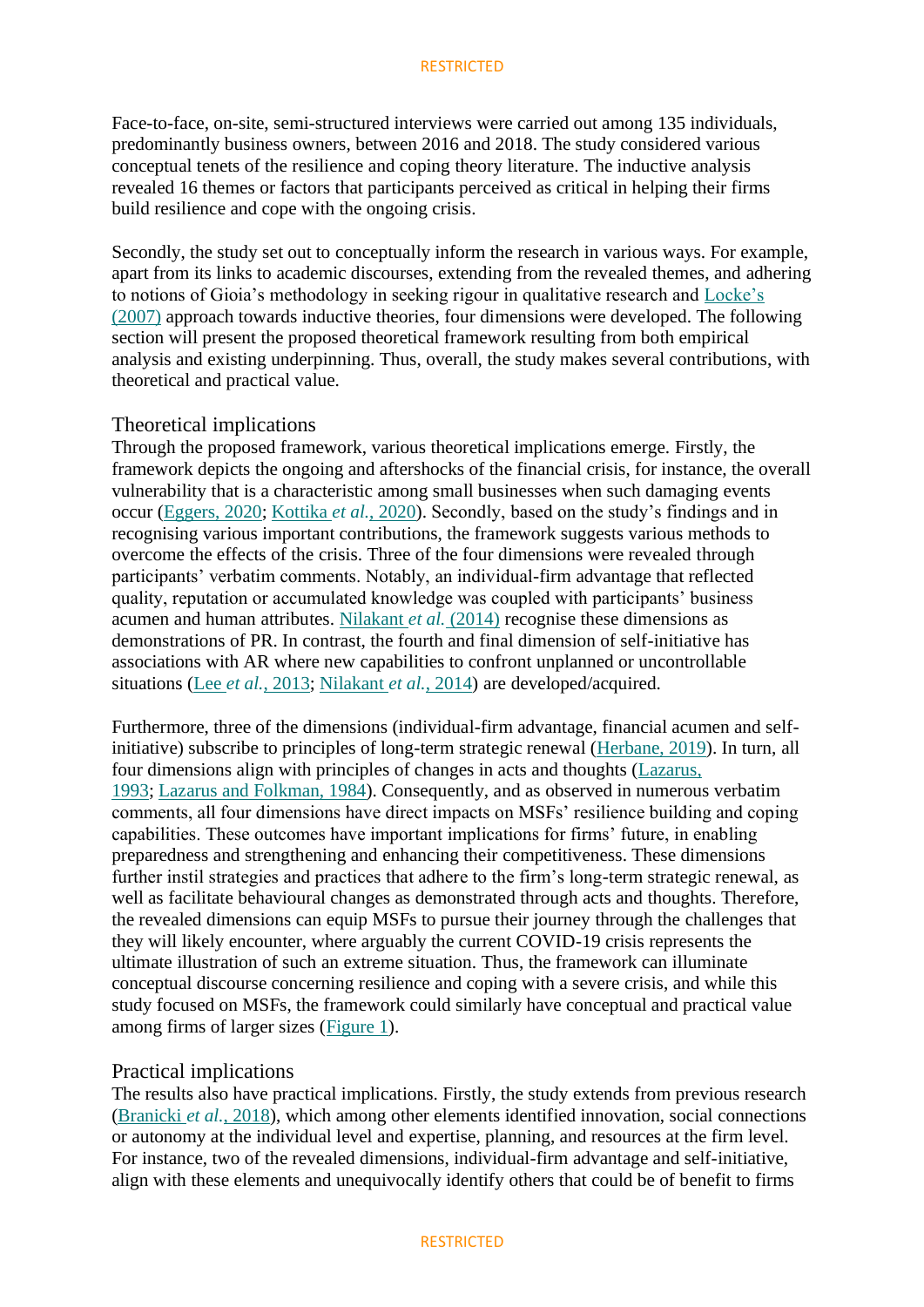and industry/government stakeholders. The significance of time, notably, in building expertise is fundamental.

This study complements this discourse, ascertaining that accumulating knowledge is also vital and can have direct repercussions for the quality of the products/services, reputation as well as the image of the firm and ultimately, overall competitiveness. In times of severe crises, these traits, capabilities and resources, all of which have been developed through time and learning, enhance perceptions of consistency and expertise among consumers/customers. These can provide support and an advantage against competitors which lack such perceived expertise or critical mass. Location is a strategic choice that the individual entrepreneur identifies and that can also be an additional organisational aspect that supports and complements other key elements of the firm.

However, while self-initiative and individual-firm advantages are vital, without financial acumen or human attributes, firms would be severely vulnerable. Arguably, financial acumen could also be developed over time. The fact that all the participating firms have survived over a decade operating in uncertain or challenged socio-economic environments and that many were actively involved in making drastic changes (decreasing inventory purchases/supplies and staff) is clear evidence that, to some extent, time in the industry is a key resource. Finally, passion, flexibility and the support of family members were also perceived highly.

Overall, the study also demonstrates that the four different dimensions provide a clear practical and strategic path in the journey to withstanding severe crises. While these dimensions concern firms that are well-established in their respective industries, the results nevertheless have implications for new or future entrepreneurs. Moreover, to build resilience and cope with a challenging environment, new entrepreneurs could reflect upon the need of fulfilling aspects closely associated with these dimensions. In the absence of individual-firm advantages, they could nevertheless seek to achieve excellence in self-initiative and financial acumen, while exhibiting genuine passion and drive, developing flexibility and considering the support of strong ties.

#### Limitations and future research.

In spite of a strong contingent of interviewees from two different nations, from a diverse range of industries and the resulting rich insights, various limitations are acknowledged in this study. The study, for instance, selected two nations that share geographic and cultural closeness; consequently, as opposed to European countries from other regions, their circumstances might be unique to their socio-economic and governing histories. Thus, future research could consider nations that might be culturally or socio-economically distant, which could allow for potentially identifying other aspects that are equally critical in building resilience and coping with a severe crisis. This aspect is more relevant nowadays, when the world is grappling with the unprecedented COVID-19 crisis and no clear pathways have been fully identified to overcome this unprecedented event. Associated with this observation, the study was also conducted before the COVID-19 event erupted worldwide. Thus, future research could consider a comparative analysis pre- and post-COVID-19, which could reveal alternative ways of coping and building resilience. This line of research could also attempt to verify the validity of the proposed framework, either through expanding its applicability or enhancing it should other factors enabling resilience and coping with a crisis emerge. Overall, given the extreme significance of MSFs for Europe and the economies of other nations, there is significant merit in examining the journey of MSFs through the multiple challenges faced in the business environment.